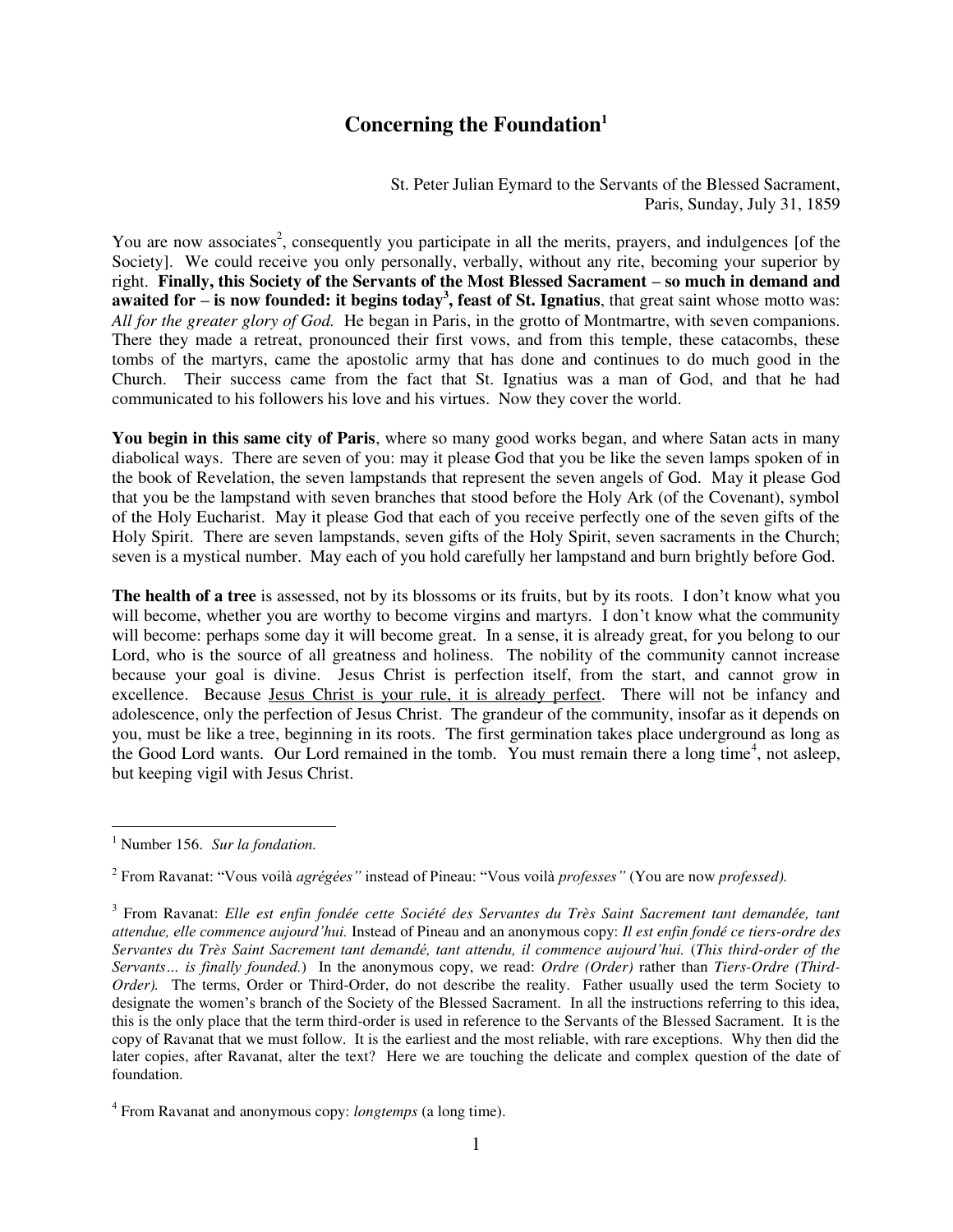Today the retreat continues. Let this be a day of gratitude; it's important to thank our Lord. Now, my Sisters, what will you do next? Treasure the graces that you received. To protect a small fire from the force of the wind it must be enclosed and sheltered. How is good fruit produced? First the seed must go into the ground. Jesus Christ planted this seed deeply into your hearts. What comes next? Shelter yourselves from the foul wind of the world. Once the seed is in the ground, it must not be touched, for a mere touch might lead to its death. To ensure this quiet growth, God provides the winter season, so that no one will disturb the grain's germination.

**Protect in your heart the covenant that has been made, conceived in Communion and renewed by**  your vows. When conception takes place, there is need for rest<sup>5</sup>; otherwise there will be a miscarriage. If you are distracted and easily allow yourselves to be involved in external things, becoming agitated like the sea, the love of God will not take root in you, will not grow naturally in you. Do not be concerned with what stirs the world. In heaven there are no anxieties, preoccupations, sufferings, and movements, merely recollection, deep recollection, in order to preserve grace.

Jesus Christ does not want you involved in external things. When you leave the church, leave yourself, to burn continuously at his feet. When you are not in church adoring our Lord, your heart becomes his tabernacle and his temple. Learn how to be recollected; offer him your little sacrifices. Where there is an altar, there is a sacrifice. Offer to Jesus your spontaneous prayers.

When a small tree has been planted, how will it grow and become a large tree? It needs water. While germinating, it begins to nourish its sap from the soil. If the soil does not have the needed elements, the tree will dry up. So it is with you. **What must you do to maintain grace within you?** Do your exercises well, your chores; carry out the will of God. This is how you cultivate the soil. The richer the soil, the more will the tree bear fruit.

**What else must be done? To protect this little tree, a stake is needed** to protect it from the wind that could break it, and from wild beasts that could devour it. We must encircle this stake carefully and surround it with a fence. Because you are very weak, you also need a support. This support is obedience. **You need to be led by the rule,** like a child that is led by the hand and so is afraid of nothing. Protect yourselves from your own ideas, from the devil, and from wild beasts. What will assist you? Distrust of yourself, modesty over your senses, strong virtue. Externally nothing has changed; modesty will be your crown of thorns, your cloak of thorns, constantly preserving you, surrounding you, and strengthening you. Because you are weak, the devil will attack you and the world will be jealous.

**When the tree is large and bearing fruit and no longer needs support, what else must be done?** So that it may bear more fruit, it must be trimmed, removing useless branches that would weaken it; that is why trees are pruned in the spring. Always keep the pruning-hook in hand, ready to restrain thoughts and desires that are not in line with your virtues; what is too external will drain you. When a tree produces too many flowers, it will not bear fruit. Learn to control internally your desires: let go of the good to do the best. Keep full interior freedom: you can embrace the world, be apostles, mediators and victims, embrace more than the world if you want. However, for what is external, prune what is unnecessary; keep only what will bear blessed fruit (cf. Jn 15:2).

**Preserve your grace,** so that you may produce fruits that are mature. The birds of the sky will come and dwell in your branches (cf. Mt 13:32). These birds of the sky are the angels. God will bless you. Your tree will be blessed by God the Father, and it will bear fruits for eternal life. Multiply acts of gratitude. Thanksgiving gives perfection, and perfection is perfect love. If you have no other virtue, have that of the

 5 Omitted in the Anonymous copy: *autrement il y aurait avortement; (otherwise there will be an abortion).*